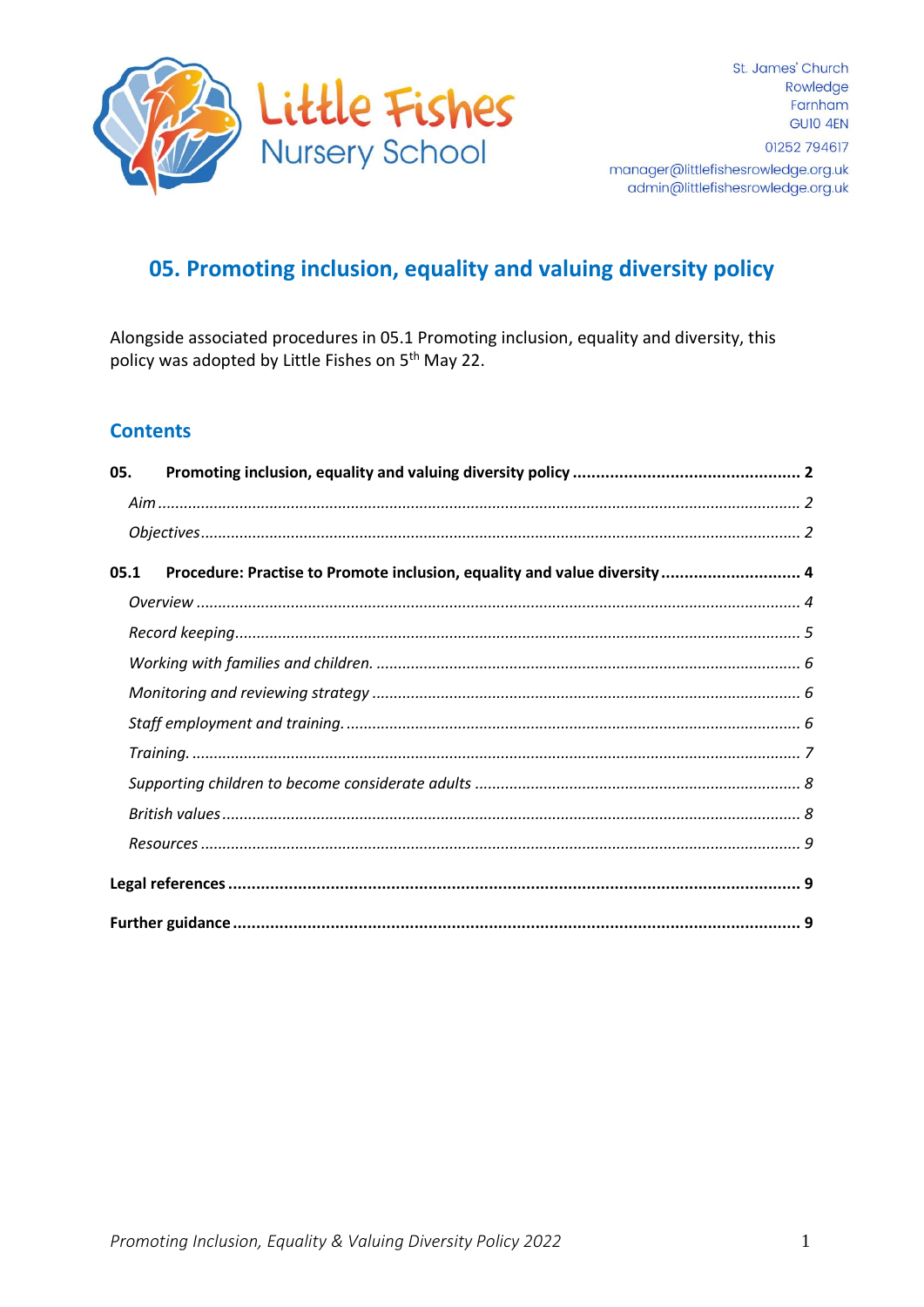# <span id="page-1-0"></span>**05. Promoting inclusion, equality and valuing diversity policy**

At Little Fishes we consider and meet relevant employer and service provider duties and legal obligations as set out in the Equality Act (2010). As an early years setting, we are in receipt of funding and must eliminate discrimination including indirect, direct discrimination, discrimination and harassment based on association and perception and discrimination for reason relating to a disability or by failing to make a reasonable adjustment to any provision, criterion, or practice. This duty is anticipatory. We want to advance equality of opportunity and foster good relations with individuals and groups with protected characteristics namely disability, race (ethnicity), religion and belief, sexual orientation, sex (gender), gender reassignment, age, pregnancy and maternity, marriage, and civil partnership.

We also acknowledge our obligations under the Prevent Duty (2015) which highlights the need to foster equality and prevent children from being drawn into harm and radicalisation.

#### <span id="page-1-1"></span>**Aim**

Our provision actively promotes inclusion, equality of opportunity and the valuing of diversity.

## <span id="page-1-2"></span>**Objectives**

We support the definition of inclusion as stated by the Early Childhood Forum:

'*Inclusion is the process of identifying, understanding and breaking down the barriers to participation and belonging.'*

We interpret this as consisting of several tasks and processes in relation not only to children but also to parents and visitors in the setting. These tasks and processes include awareness and knowledge of relevant barriers to inclusion for those with a protected characteristic namely:

- disability
- gender reassignment
- pregnancy and maternity
- race
- religion or belief
- sexual orientation
- sex (gender)
- age
- marriage or civil partnership (in relation to employment)

This includes unlawful behaviour towards people with protected characteristics. Unlawful behaviour being direct discrimination, indirect discrimination, associative discrimination, discrimination by perception, harassment, and victimisation (in addition, we are aware of the inequality that users facing socio-economic disadvantaged may also encounter). We will not tolerate behaviour from an adult which demonstrates dislike and prejudice towards groups and individuals living outside the UK (**xenophobia**). This also applies to the same behaviour towards specific groups of people and individuals who are British Citizens residing in the UK.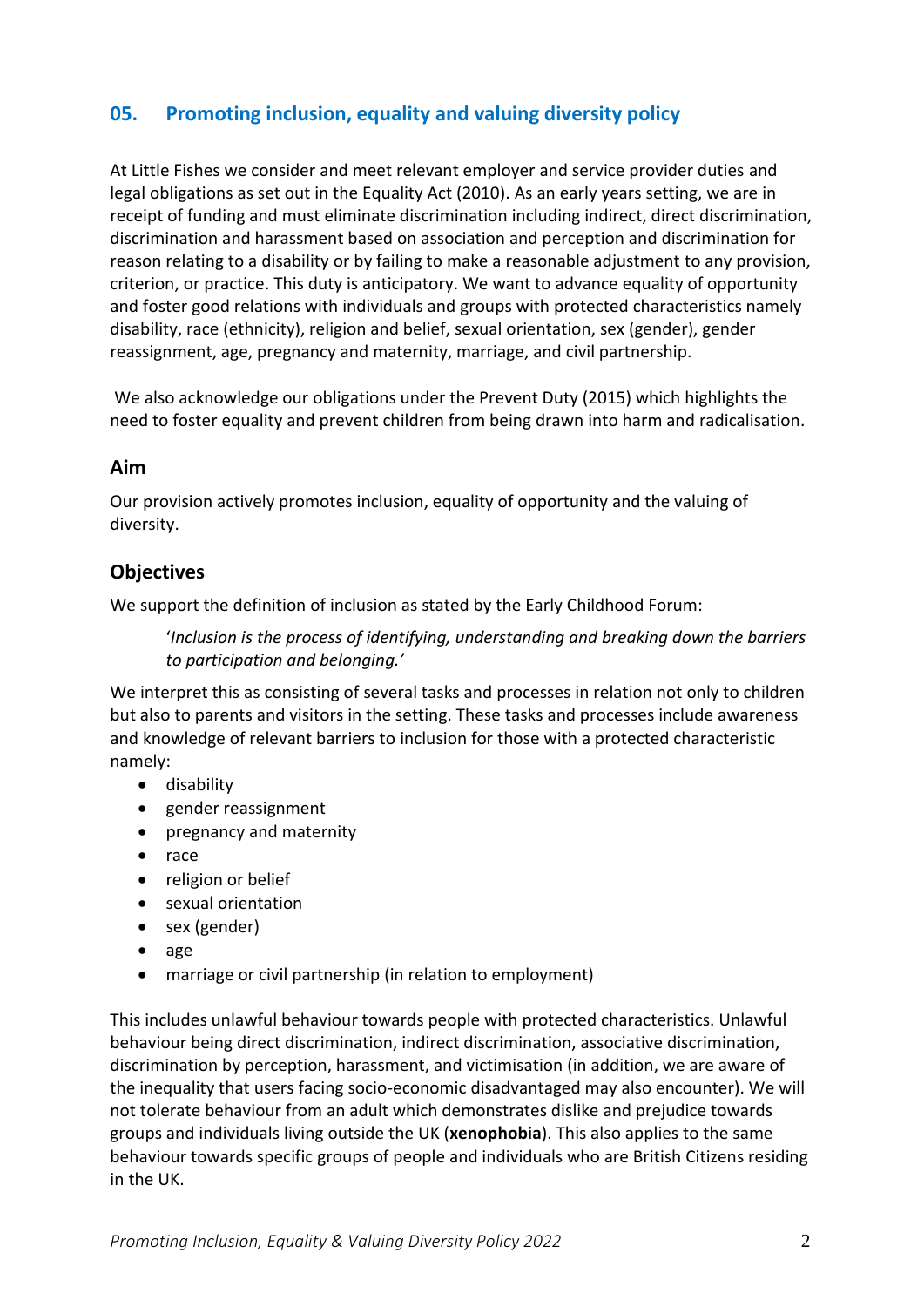We promote understanding of discrimination – through training and staff development – the causes and effects of discrimination on both adults and children and the long-term impact of discrimination; the need to protect children from discrimination and ensure that childcare practice is both accessible and inclusive; the need for relevant support to allow children to develop into confident adults with a strong positive self-identity.

Developing practice that includes:

- Developing an environment which reflects the 'kaleidoscope' of factors that can provide settings with a myriad of influences and ideas for exploring and celebrating difference.
- Ensuring that barriers to inclusion are identified and removed or minimised wherever possible; for example, we complete 01.1b Access audit form.
- Understanding, supporting and promoting the importance of identity for all children and recognising that this comprises multiple facets which are shaped by a 'kaleidoscope' of factors including British values, 'race'\ethnicity and culture, gender, difference of ability, social class, language, religion and belief, and family form and lifestyle, which combine uniquely in the identity of each individual; for example, we welcome and promote bi/multi-lingualism and the use of alternative communication formats such as sign language, and we promote gender equality while at the same time recognising the differences in play preferences and developmental timetables of girls and boys.
- Recognising that this 'kaleidoscope' also reflects negative images which may be internalised and negatively affect the development of self-concept, self-esteem, and confidence.
- Promoting a welcoming atmosphere that genuinely appreciate British values, different cultural and personal perspectives, without stereotyping and prejudicing cultures and traditions on raising children, by always involving parents.
- Promoting community cohesion and creating an environment that pre-empts acts of discrimination so that they do not arise.
- Recruitment of staff to reflect cultural and language diversity, disabled staff, and staff of both genders, where possible.
- Addressing discrimination as it occurs from children in a sensitive, age-appropriate manner to ensure that everyone involved understands the situation and are offered reassurance and support to achieve resolution.
- Challenging discriminatory behaviour from parents, staff or outside agencies or individuals that affect the well-being of children and the early years community.
- Creating an ethos within which staff work confidently within a culturally complex environment; learning when to change or adapt practice in the setting and having the confidence to challenge practice (including parental) that is not in the child's best interest, seeking support and intervention from agencies where appropriate.
- Ensuring that practitioners work closely with the Special Educational Needs Coordinator to make sure that the additional needs of all children are identified and met.
- We are aware of anti-discriminatory legislation and able to use it to shape the service and support parents and children against discrimination in the local community, for example, against asylum seekers, the Travelling community and same sex parents.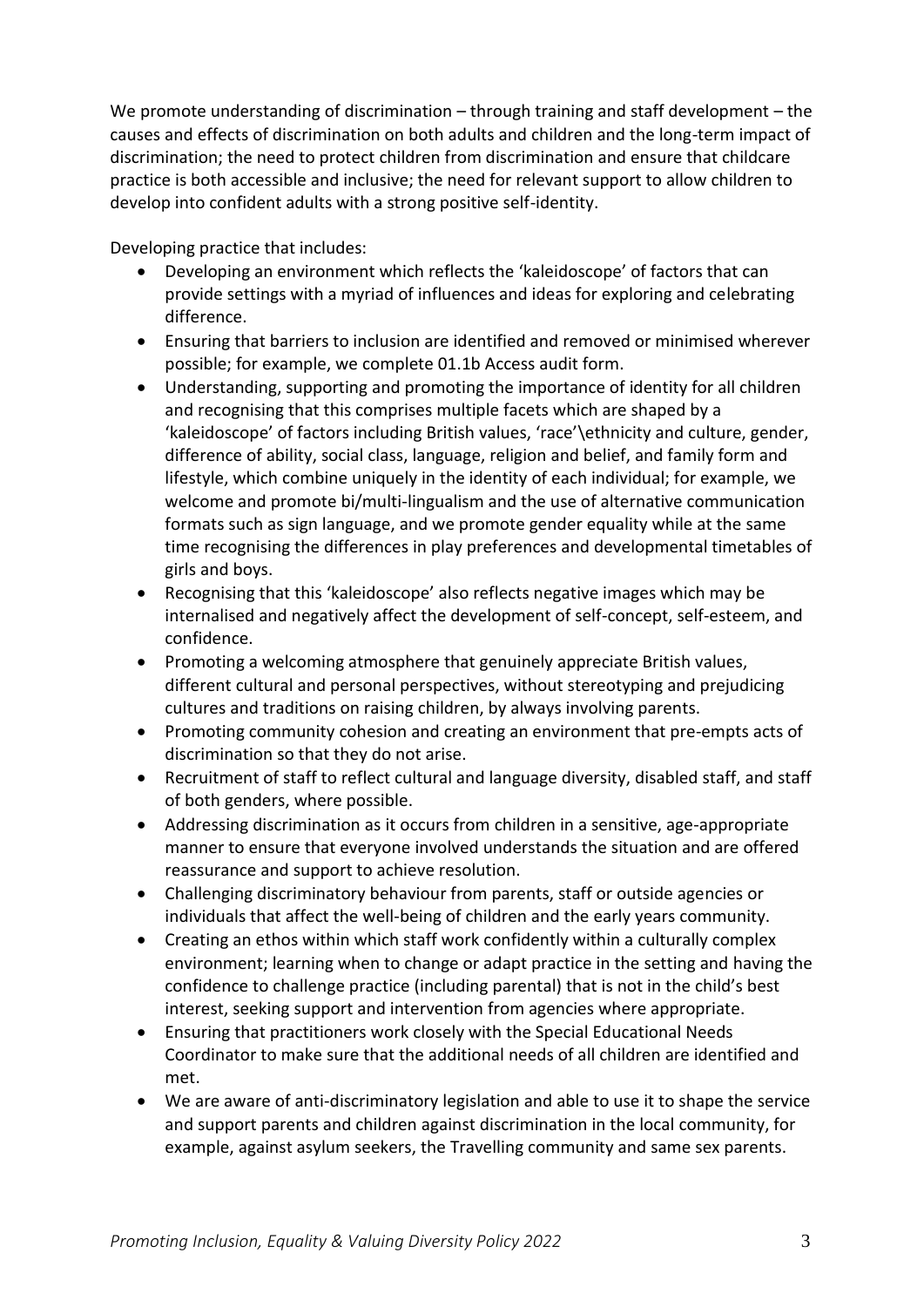• We regularly monitor and review our practice including long-term preventative measures to ensure equality such as auditing of provision, formulating an equality plan, applying impact measurements and positive actions. In addition, short term measures such as recognition and assessment of children's additional support needs (e.g. impairment, home language, family hardship, specific family beliefs and practices), day-to-day activities, provision of suitable support and resources, activity programme and curriculum., assessment, recognition of special educational needs and developing inclusive relationships.

# <span id="page-3-0"></span>**05.1 Procedure: Practise to Promote inclusion, equality and value diversity**

#### <span id="page-3-1"></span>**Overview**

At Little Fishes we want to have in place robust procedures for promoting identity, positive self-concept and self-esteem for all children, through treating each child as an individual and with equal concern, ensuring each child's developmental and emotional needs are recognised and met.

We achieve this through our curriculum and resources:

- Promoting inclusive practice to ensure every child is welcomed and valued.
- Discussing aspects of family/child identity with parents when settling in a new child.
- Maintaining a positive non-judgemental attitude and use of language with children to talk about topics such as family composition/background, eye and skin colour, hair texture, sex, gender, physical attributes and languages spoken (including signing).
- Becoming knowledgeable about different cultures, especially those represented in our community, and individual subjective perceptions of these and being able to reflect them imaginatively and creatively in the setting to create pride, interest and positive self-identity.
- Discussing similarities and differences positively without bias and judgement.
- Celebrating festivals, holy days and special days authentically through involving parents, staff or the wider community to provide a positive experience for all.
- Providing books with positive images of children and families from all backgrounds and abilities. Avoiding caricatures or cartoon-like depictions, and ensuring individual differences are portrayed with sensitive accuracy. The central characters in individual stories should provide a positive, broad representation of diversity e.g. disability, ethnicity, sex and gender, age and social backgrounds. Individual storylines should contain a range of situations which are easily identifiable by children such as those that include disabled children/adults, different ethnic groups, mixed heritage families, gender diversity, single sex/same and different sex families, multi-generational households and cultural diversity.
- Providing visual materials, such as posters and pictures that provide non-stereotypical images of people, places and cultures and roles that are within children's range of experience. This includes photographs taken by staff of the local and wider community, of parents and families and local events.
- Using textiles, prints, sculptures or carvings from diverse cultures in displays.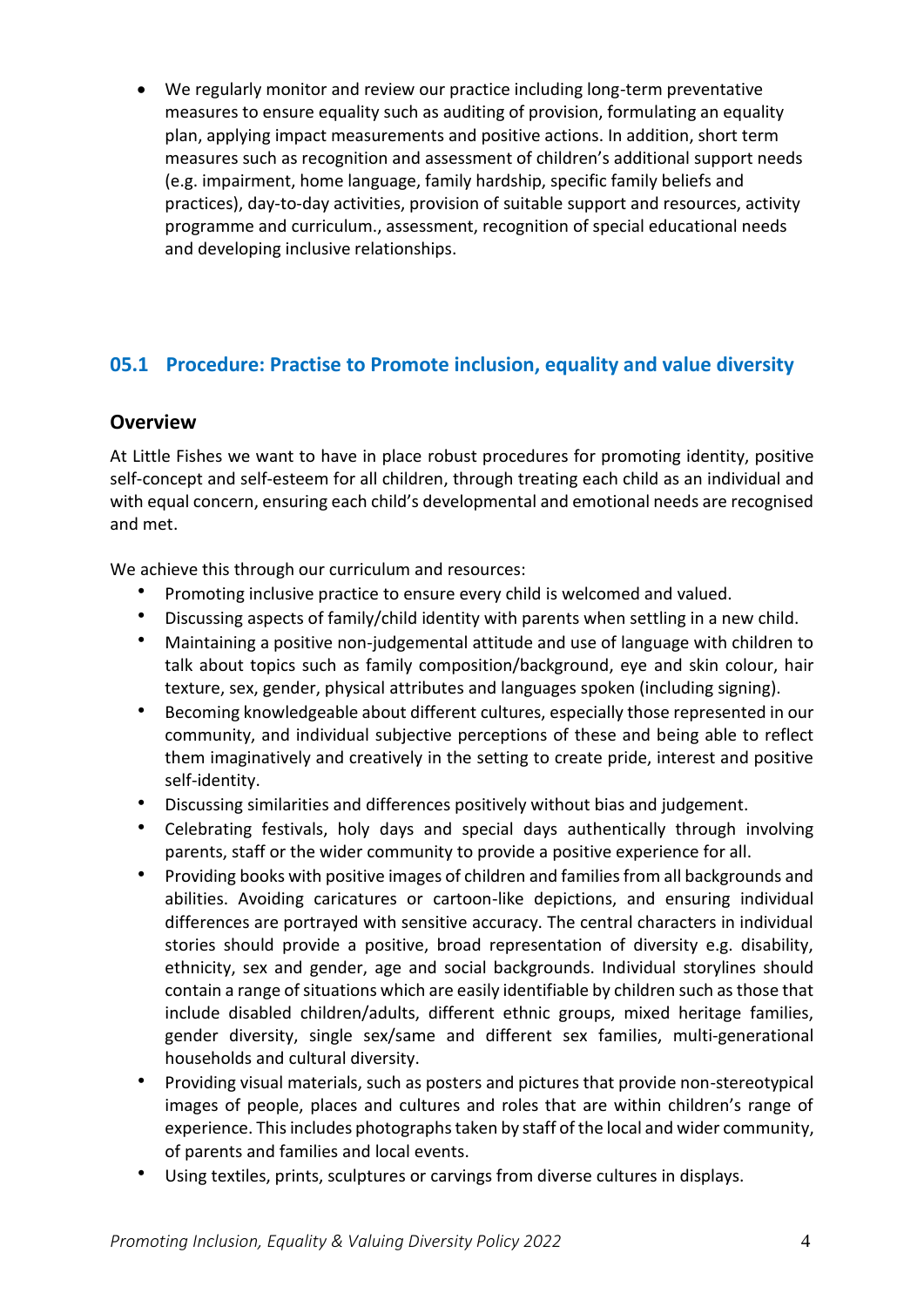- Providing artefacts from a range of cultures, particularly for use in all areas of the setting, not just in the home corner.
- Ensuring toys, learning materials and resources reflect diversity and provide relevant materials for exploring aspects of difference, such as skin tone paints and pens.
- Developing a range of activities through which children can explore aspects of their identity, explore similarities, differences and develop empathy including:
	- self-portraits, photograph albums and displays showing a range of families
	- books about 'me' or my family
	- food activities, such as tasting and cooking, creating real menu additions
	- activities about real celebrations such as new babies, weddings, cultural and religious events
	- use of textiles and secular artefacts in the room, and to handle and explore, that demonstrate valuing of the cultures from which they come
	- creating textiles such as tie dying, batik and creative use of textiles
	- developing a music area with a variety of musical instruments for children to use to create a range of music.
	- creating an art and mark making area with a variety of materials from other countries such as wood blocks for printing, Chinese calligraphy brushes etc.
	- home corner play which encourages all children to equally participate and provides domestic articles from diverse cultures
	- 'dressing up' materials which promote non-gendered roles and enable children to explore different gender identities/gender neutrality
	- providing dolls that sensitively and accurately portray difference such as disability and ethnicity
	- use of a variety of music to play to children of different genres and cultural styles with a variety of musical instruments for children to access
	- a language and literacy area with a variety of books, some with dual language texts and signs, involving parents in the translation where possible
	- tapes with stories read in English and other languages
	- examples of writing in other scripts from everyday sources such as papers and magazines, packaging etc. children's names written on cards in English as well as in their home language script where appropriate
	- labels for children's paintings or other work are made with their name in English and home language script (parents can help with this)
	- conversations with young children which explore unfamiliar objects and subjects to help foster an understanding of diversity and identity such as spectacles or hearing aids, religious and cultural practices

## <span id="page-4-0"></span>**Record keeping**

- Record keeping that refers to children's emerging bilingual skills or their use of sign language as achievements in positive terms.
- Record keeping that refers to children's differing abilities and identities in positive terms.
- Records that show the relevant involvement of all children, especially children with special educational needs and disabilities, those using English as an additional language and those who are 'more abled' in the planning of their care and education.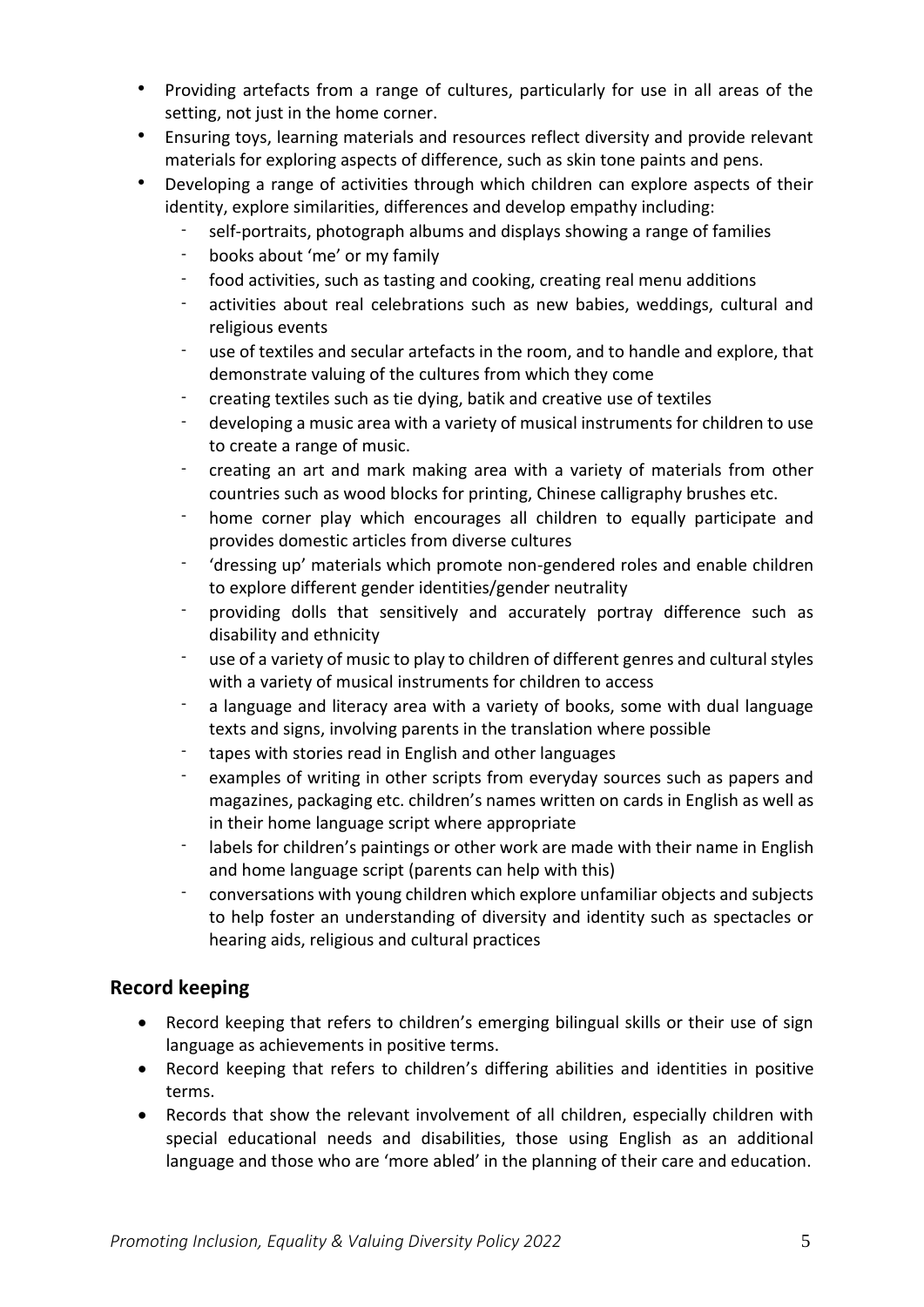# <span id="page-5-0"></span>**Working with families and children: Fostering positive attitudes and challenging discrimination.**

- Young children are learning how to grow up in a diverse world and develop appropriate attitudes. This can be difficult, and they may make mistakes and pick up inappropriate attitudes or just get the 'wrong idea' that may underlie attitudes of 'pre-prejudice' towards specific individuals/groups. Where children make remarks or behave in a discriminatory or prejudice way or make inappropriate comments that arise from not knowing facts, staff should explain why these actions are not acceptable and provide appropriate information and intervention to reinforce children's understanding and learning.
- Where children make overtly prejudice or discriminatory remarks they are dealt with as above, and the issue is raised with the parents.
- When children wish to explore aspects of their identity such as ethnicity or gender, they should be listened to in an understanding and non-judgemental way.
- Parents are expected to abide by the policy for inclusion, diversity and equality and to support their child in the aims of the setting.
- We will work with parents and families where English is an additional language to support their home language, providing appropriate support and activities depending on the needs of the child.
- We will work in partnership with parents to ensure the medical, cultural and dietary needs of the child is met.

## <span id="page-5-1"></span>**Monitoring and reviewing strategy: Implementing an equality strategy to foster a 'can do' approach**

- We plan to have an equality strategy in place outlining our vision on equality alongside a timetabled list of actions summarising how we build equality into the provision and how this is monitored and evaluated.
- An equality check will be completed, an access audit (see Health & Safety Policy, form 01.01b) has already been completed to ensure that there are no barriers to inclusion of any child, families and visitors to the setting.
- Early years settings in receipt of nursery education funding are covered by the public sector equality duty. These bodies must have regard of the need to eliminate discrimination, promote equality of opportunity, foster good relations between disabled and non-disabled persons, and publish information to show their compliance with the duty.

# <span id="page-5-2"></span>**Staff employment and training: Promoting dynamic and balanced mixed gender, culturally, socially, and linguistically diverse staff teams who work constructively together in providing for diverse communities.**

- We seek out and encourage training opportunities for staff and volunteers to enable them to develop skills in promoting inclusion, equality and diversity.
- It is recognised that members of staff in diverse teams bring a range of views and opinions to the setting regarding a range of issues to do with the job. It is important that a range of views and perspectives are shared and respected in staff meetings and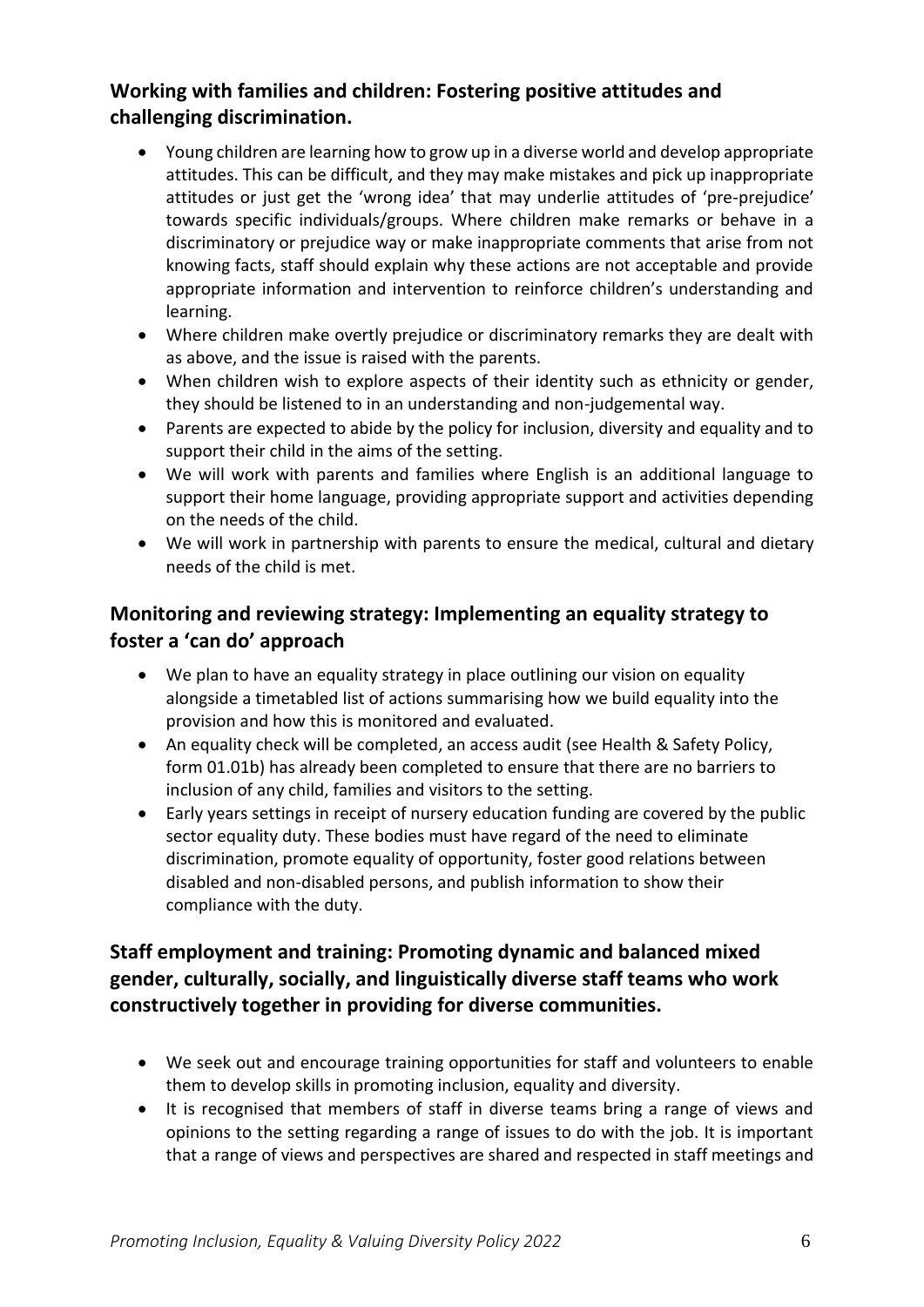that decisions are made on which way of looking at the situation will result in the best outcomes for the child.

- Staff views are sought where these offer individuals, social and/or cultural insight, although staff should not be put in an uncomfortable position of being an 'expert' or 'ambassador'.
- Staff respect similarities and differences between each other and users such as ability, disability, religious and personal beliefs, sex, sexual orientation, gender reassignment etc. Staff do not discriminate or harass individuals on the grounds of these or encourage any other member of staff to do so; evidence of such will be dealt with by management immediately.
- Members of staff make the best use of different perspectives in the team to find solutions to difficult problems that arise in socially/culturally complex situations.
- Members of staff support each other to highlight similarities and respect differences.
- Members of staff of both sexes carry out all tasks according to their job description; there are no jobs that are designated men's or women's jobs.
- Staff are sensitive to the fact that male workers are under-represented in the early years workforce so may be more likely to experience inequality and discrimination.
- Staff should be aware that male workers may be more vulnerable to allegations. Therefore, work practices should be developed to minimise this. These practices are valuable for all staff.
- Where staff may feel threatened, or under attack, from discriminatory behaviour, staff and managers follow procedure 01.10 Threats and abuse towards staff and volunteers.
- There is an ethos wherein staff, parents and children are free to express themselves and speak their own languages in ways that enhance the culture of the setting.
- To ensure the above new jobs are advertised and applicants judged on fair and explicit criteria, using a job description and person specification. Roles may have exemption clauses depending on legislations eg The rehabilitation of Offenders. Persons are recruited according to the staffing policy 08.02. We monitor our application process to check it is fair and accessible.

# <span id="page-6-0"></span>**Training: Ensuring that barriers to equality and inclusion are identified and removed or minimised wherever possible.**

- Barriers may include:
	- lack of understanding where the language spoken at the setting is not that which is spoken at a child's home
	- perceived barriers affordability where parents are not aware of financial support available or assume that a service is not available to them. Perceived barriers may also be physical barriers for those children or parents with a disability or additional needs where they assume, they will not be able to access the service
	- physical barriers where there are environmental features which stop a disabled child or disabled parent accessing the setting such as stairs
	- negative attitudes stereotypes and prejudices or commitment by staff and managers to the time and energy required to identify and remove barriers to accessibility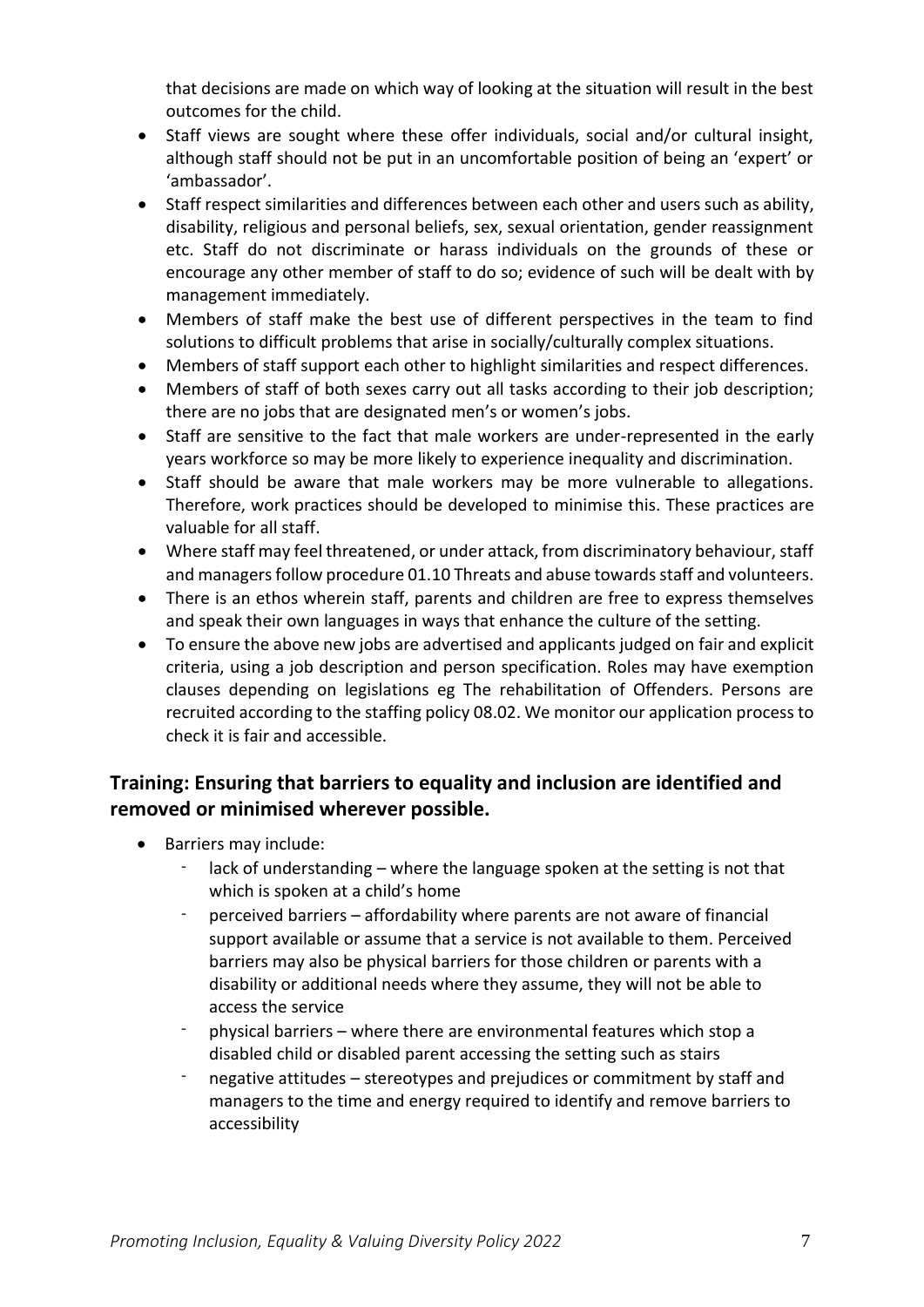- unconscious and conscious bias of staff towards some families such as those from other backgrounds, disabled parents, same sex parents and families with specific religious beliefs
- gendered views of staff which limit children's aspirations and choices
- misconceptions such as disabled children should not attend settings during a pandemic due to heightened risk
- lack of effective Information Communication Technology (ICT) in the homes of families who are vulnerable or at risk and therefore unable to keep in close contact with the childcare provider
- Staff are aware of the different barriers to inclusion and equality and consider the wider implications for children and their families. This is discussed regularly at staff meetings to monitor how we are reducing barriers,

# <span id="page-7-0"></span>**Supporting children to become considerate adults**

Children's social and emotional development is shaped by early experiences and relationships and incorporates elements of equality and British and Universal values. The EYFS supports children's earliest skills in an age appropriate way to become social citizens, namely listen and attend to instructions; know the difference between right and wrong; recognise similarities and differences between themselves and others; make and maintain friendships; develop empathy and consideration of other people; take turns in play and conversation; risk taking behaviours, rules and boundaries; not to hurt/upset other people with words and actions; consequences of hurtful/discriminatory behaviour and regulating behaviour.

## <span id="page-7-1"></span>**British values**

The fundamental British values of democracy, rule of law, individual liberty, mutual respect and tolerance for those with different faiths and beliefs are already implicitly embedded in the Early Years Foundation Stage. Please see *Fundamental British values in the Early Years* for further clarification and Little Fishes British values poster.

*Democracy*: making decisions together

- For self-confidence and self-awareness (PSED), practitioners encourage children to see the bigger picture, children know their views count, value each other's views and values and talk about feelings e.g. when they do or do not need help.
- Supporting the decisions children make and providing activities that involve turntaking, sharing and collaboration. Children are given opportunities to develop enquiring minds, where questions are valued and prejudice attitudes less likely.

*Rule of law***:** understanding rules matter (PSED)

- Practitioners ensure children understand their and others' behaviour and consequence.
- Practitioners collaborate with children to create rules and codes of behaviour, e.g. rules about tidying up and ensure all children understand that rules apply to everyone.

*Individual liberty***:** freedom for all (PSED & UW)

• Children should develop a positive sense of themselves. Staff provide opportunities for children to develop their self-knowledge, self-esteem and increase their confidence in their own abilities, for example through allowing children to take risks on an obstacle course, mixing colours, exploring facets of their own identity, talking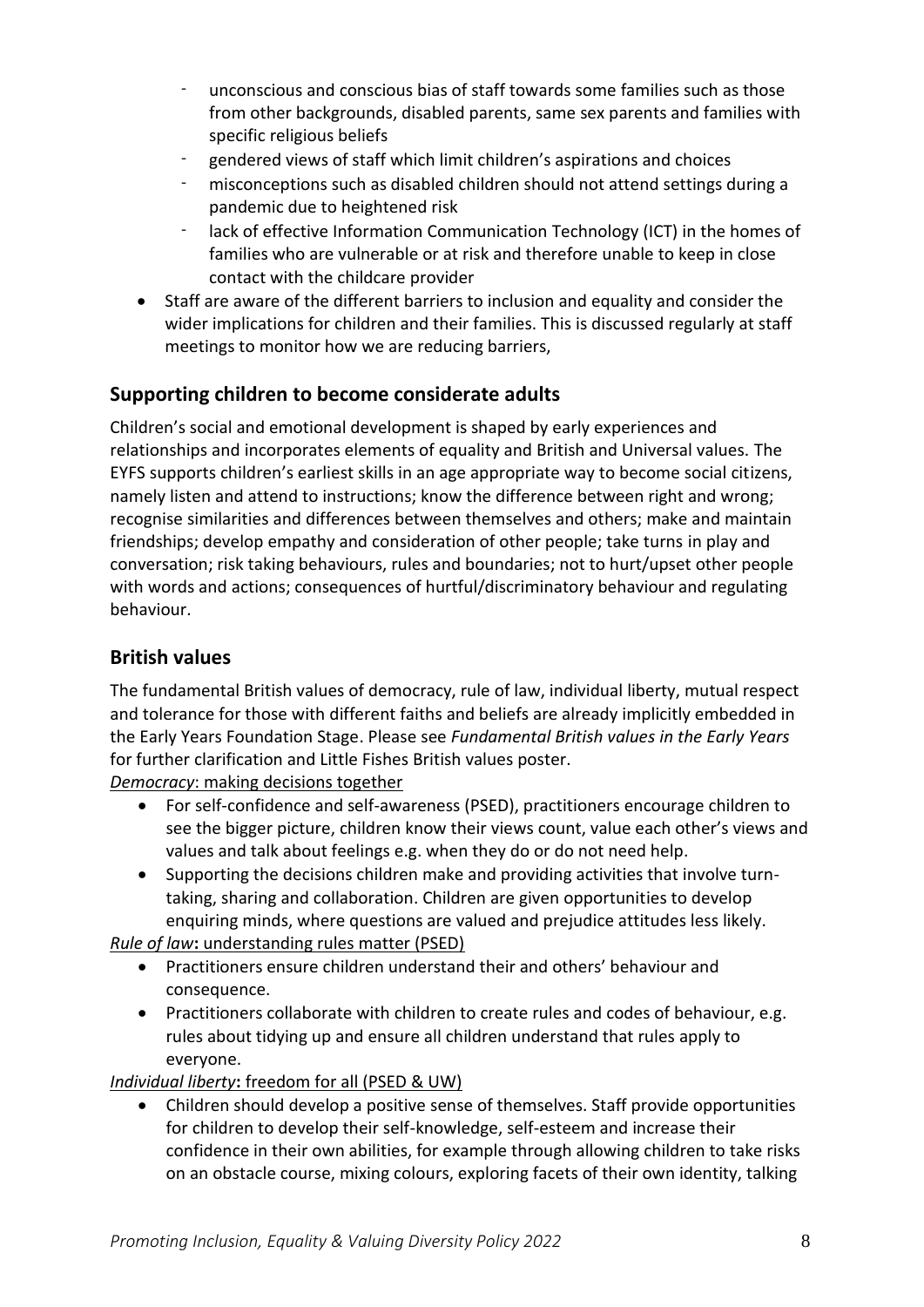about their experiences and learning. Practitioners encourage a range of experiences, allow children to explore the language of feelings and responsibility, reflect on differences and understand we are free to have different opinions, for example in a talk with an adult about how they feel about sharing.

*Mutual respect and tolerance*: treat others as you want to be treated (PSED & UW)

- Staff create an ethos of inclusivity and tolerance where views, faiths, cultures and races are valued and children are engaged with the wider community.
- Children should acquire tolerance, appreciation and respect for their own and other cultures; know about similarities and differences between themselves, others and among families, faiths, communities, cultures and traditions.
- Staff encourage and explain the importance of tolerant behaviours such as sharing and respecting other's opinions.
- Staff promote diverse attitudes and challenge stereotypes, for example, sharing stories that reflect and value the diversity of children's experiences and providing resources and activities that challenge gender, cultural/racial stereotyping.

It is not acceptable to:

- actively promote intolerance of other faiths, cultures and races
- fail to challenge gender stereotypes and routinely segregate girls and boys
- isolate children from their wider community
- fail to challenge behaviours (whether of staff, children, or parents) that are not in line with the fundamental values of democracy, rule of law, individual liberty, mutual respect and tolerance for those with different faiths and beliefs

We display these values, include a copy of them in our welcome pack and regularly discuss them with the children and at staff meetings.

#### <span id="page-8-0"></span>**Resources**

- *Fundamental British values in the Early Years* for further clarification*.*  [\(https://foundationyears.org.uk/wp-content/uploads/2017/08/Fundamental-British-](https://foundationyears.org.uk/wp-content/uploads/2017/08/Fundamental-British-Values-in-the-Early-Years-2017.pdf)[Values-in-the-Early-Years-2017.pdf\)](https://foundationyears.org.uk/wp-content/uploads/2017/08/Fundamental-British-Values-in-the-Early-Years-2017.pdf)
- Little Fishes British values poster

## <span id="page-8-1"></span>**Legal references**

- General Data Protection Regulation 2018
- Children and Families Act 2014 Part 3
- Special Educational Needs and Disability Code of Practice 2014
- Disability Equality Duty 2011
- Equality Act 2010
- Prevent Strategy 2015

#### <span id="page-8-2"></span>**Further guidance**

• Guide to the Equality Act and Good Practice (Pre-school Learning Alliance 2015)